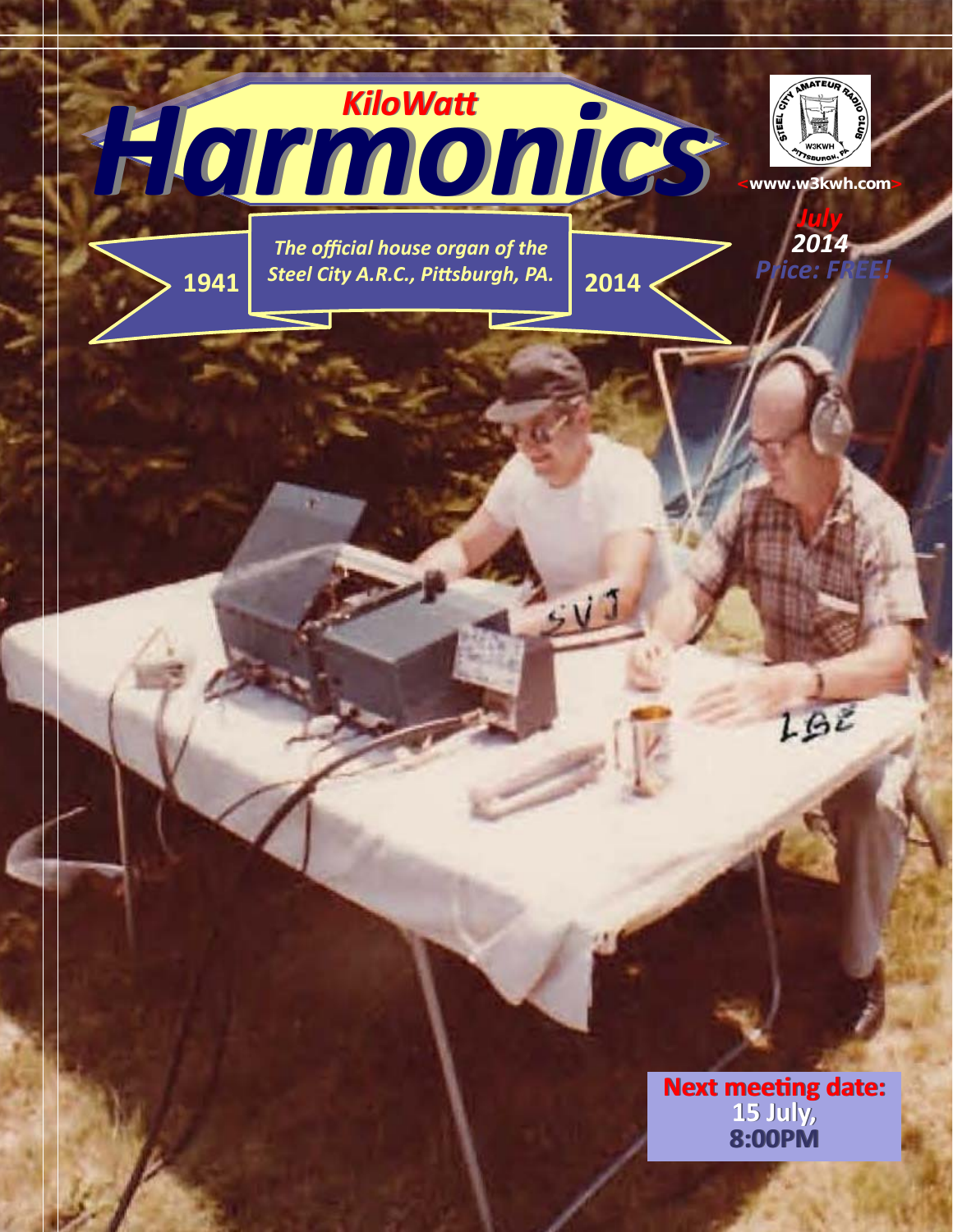

**Officers of The Steel City Amateur Radio Club:** 

**President: Brian Cooney, K5BPC** 

**Vice President: Ron Heasley, KB3YYE** 

**Treasurer: Walt Adkins, KA3YNO (412) 276-0825** 

**Recording Secretary: Joe Mielnicki, WA3FWA (412) 922-6340** 

**Corresponding Secretary: Bob Mente, NU3Q** 

**License Trustee: Chuck Davis, N3UUZ** 

©**2014, The Steel City Amateur Radio Club (SCARC)** 

**Editor: Greg Babin, NB3C.** 

**'KiloWatt Harmonics' is published monthly for the members of the Steel City Amateur Radio Club.** 

> **All newsletter contributions are welcome at: <kq3dx@hotmail.com>**

Past issues are available at: <www.w3kwh.com>

**Reprints/quotes permitted provided credit is given to original author and the Steel City Amateur Radio Club.** 

**SCARC is a not-for-profit organization as defined under IRS Rules & Regulations section 501(C)(3).** 

**SCARC is an ARRL-affiliated organization.** 

**Membership is open to all licensed amateurs & interested persons in the Pittsburgh & metropolitan area.** 

**The opinions expressed in KiloWatt Harmonics are not necessarily those of the club, its members, or its Officers.**

**The Steel City Amateur Radio Club (412) 787-0777 2M Repeater: 147.030/147.630MHz (123.0) 70cm Repeater: 444.450/449.450MHz (103.5)(Off-Line)** 

**ON THE FRONT COVER:** 

**A field day from long ago. From the SCARC photo archives, date unknown.** 

**Business Meeting Minutes…...3 ARRL W. Pa. Section News…...4 National News Briefs…...5 News from the DX World…...6 Local & Repeating Events/Club Roster……7 The Ed Sez…...8 Calendar…...9** 

**The business meeting is held every third Tuesday of the month @8:00PM. A social night is held every Wednesday night, except for the week of the business meeting. All Amateurs are welcome to attend. A weekly net is held every Tuesday evening @8:00PM on the club's 2M repeater, EXCEPT for the week of the business meeting. All are welcome to check in.** 

**Thanks to the following for your contributions this month: ARRL, Ohio/Penn. DX Bulletin, WA3FWA, N3MSE.** 

#### **NEXT ARTICLE DEADLINE: 8 AUGUST PUBLICATION DATE: 10 AUGUST**

**Please keep me in the loop on local events, ESPECIALLY Public Service events. Remember: Just because you know what's going on doesn't mean I know what's going on.** 



**Table of Contents:**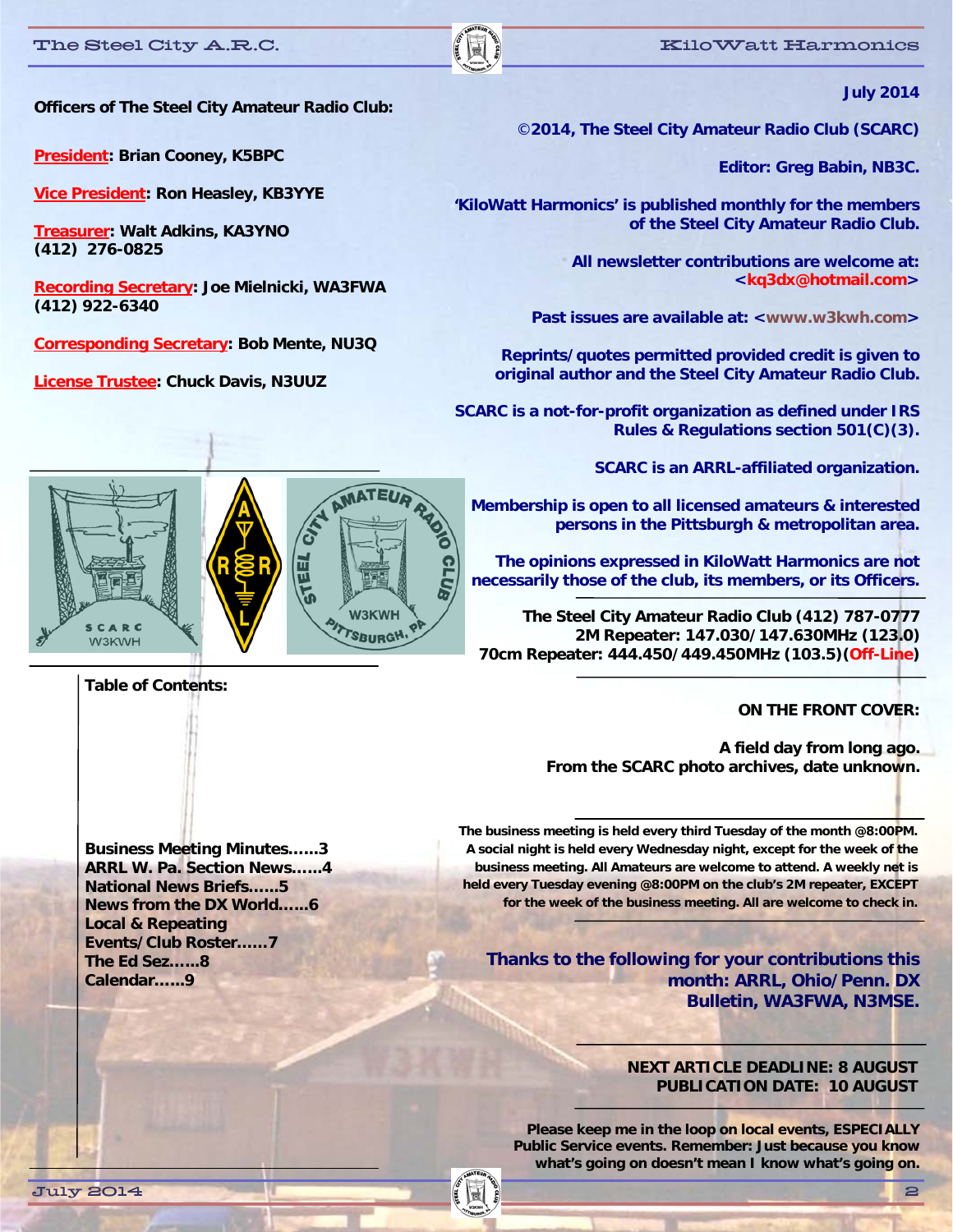

**The meeting started at 8 PM by the President K5BPC with a Pledge of Allegiance, a moment of silence for our Silent Keys, especially KA3VOM and a roll call of 24 members and 2 guests. Minutes of the May meeting were accepted as published in the June newsletter on a motion by KA3MSE. The Treasurer's Report was given by AD3Q in the absence of Treasurer KA3YNO. We have 57 paid members. Motion to accept report by N3EQP and 2ed by WA3BKD.** 

**Committee Reports:** 

Here's the results of the club's Field Day soiree: **WHOOPS! Nobody sent 'em to me.** 

- **Clubhouse: We have 5/8's tanks of water and fuel oil as measured by KB3YYE. N3SBF got a tech to repair our AC. On a motion by KB3YYE and 2ed by WA3BKD, \$175.00 was approved to reimburse N3SBF for the AC repair.**
- **Technical: WA3BKD stated that the coax, rotator cable and the connector have arrived and that we received \$96.00 for our junk at the Breezeshooters hamfest. He said that we will need to replace the main generator soon preferably with one that runs on propane. The 6M antenna is up and the tribander is assembled to go up on the crank up tower. Both need the coax, rotator cable and connectors to become fully operational.**
- **Contest: AA3CE will run FD. He also mentioned the Oct. PA QSO party and Jan. VHF contest. Contact him about your operating preferences and bring food.**
- **Membership: KB3VHT gave the 2ed readings for KA3NGP Gene and Robert Wilson.**
- **Public Service: NU3Q said KA3MSE ran the last PS net and will run the next one. The NDMS drill will take place on Sat. 7/12 at the airport base. Would like to have an additional volunteer to join the 6 enlisted. KB3ZKC will join if he gets clearance from the base due to his age.**



- **Ways & Means: WA3FWA will hold the 50/50 raffle after the meeting and collect any outgoing QSL cards for the ARRL bureau.**
- **PC/Web: K5BPC will order FiOS for the club and reports that 2 security cameras are working.**
- **Volunteer Exams: AD3Q will hold the next session on July 1. There is a \$15.00 charge for walk-ins. A new pool of Technician questions are in effect for this exam session. If your license is more than 2 years expired, bring proof of the license to an exam session, take the Tech test to retain your old license class. 2 applicants are registered for the exam.**
- **Old Business: AD3Q received an e-mail request for information about a club ATV repeater. K5BPC will respond to that request. In any event, it is no longer active. N3EQP stated that the library book list and check out form are buried under stuff piled on top of the cabinet.**
- **Education: WA3BKD reminded us that we have a club net on 147.03 at 8 PM on Tues. nights except for the Tues. meeting night. NU3Q may have a Pittsburgh Tribune newspaper photographer appear at our Field Day.**

**Motion to Adjourn by KA3MSE, 2ed by WA3BKD.** 

**50/50 winner KA3VHT.** 

**Minutes submitted by Recording Secretary WA3FWA.** 

**Next meeting: 15 July, 8:00PM. 8:00PM.**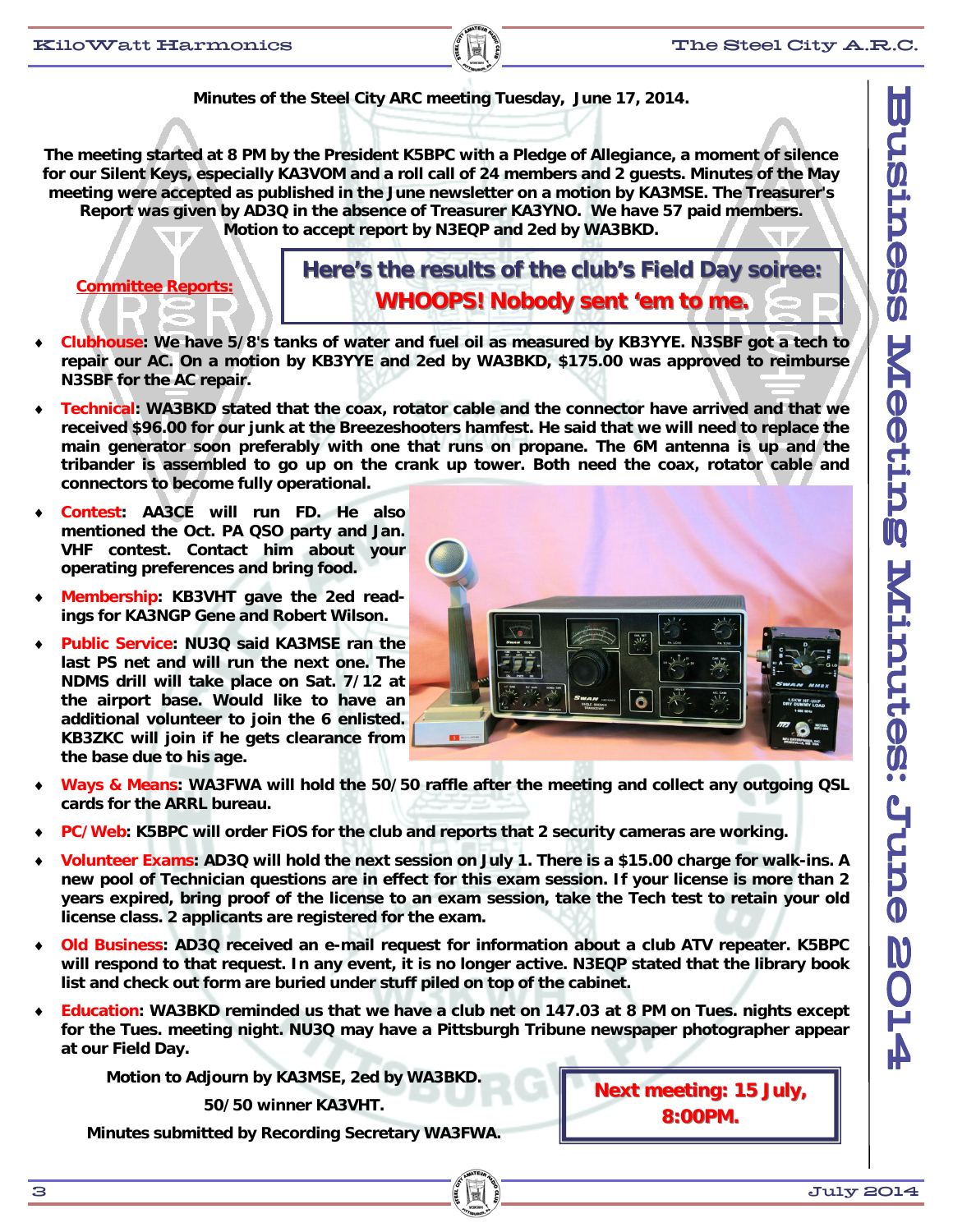#### The Steel City A.R.C.  $\begin{bmatrix} \begin{matrix} \begin{matrix} \mathbf{R} \end{matrix} \end{matrix} \end{bmatrix}$   $\begin{matrix} \begin{matrix} \mathbf{R} \end{matrix} \end{matrix} \end{bmatrix}$   $\begin{matrix} \begin{matrix} \mathbf{R} \end{matrix} \end{matrix}$   $\begin{matrix} \begin{matrix} \mathbf{R} \end{matrix} \end{matrix}$   $\begin{matrix} \begin{matrix} \mathbf{R} \end{matrix} \end{matrix}$   $\begin{matrix} \begin{matrix} \mathbf{R} \end{matrix} \end{matrix}$   $\begin{matrix} \$

 **I am going to start this month's letter with an announcement. I have decided that I will not seek re-election, nor accept nomination as section manager for Western Pennsylvania in the current election. I have served in the various aspects of the field organization since December of 1995 and I am looking forward to spending more time with my family and granddaughter as well as more operating time. I want to thank everyone that has been of help in the past, obviously too many to name. Anyone interested in seeking the position of section manager should go to the following web page for requirements and nominating forms. Information regarding the nomination forms and requirements are available at <http://www.arrl.org/section-terms-nomination-information>. There are links on that page to print the forms.** 

 **The month of July has several hamfests available to attend. The first is on July 12 is located in Erie. Additional information for this hamfest is available at <http://www.wattsburg-wireless.us/hamfest.htm>.** 

 **The following weekend will have hamfests on both Saturday and Sunday. On Saturday July 19 the North Hills ARC will sponsor their hamfest. Additional information available at <http://www.nharc.org/ links/Hamfest%20Handout%202014v1.1.pdf>.** 

 **On Sunday July 20 the Somerset County ARC will sponsor their hamfest. A copy of the hamfest flyer is available at <http://www.k3smt.org/images/HamfestFlyer2014-First.pdf>.** 

 **I expect to be at each of these events and hope to see many of you there. Please stop at the ARRL table and say hello.** 

 **Hope you are enjoying the ARRL centennial events as much as I am. Trying to** 

**make contact with each of the stations that are operating as W1AW portable has been a good deal of fun. I need 8 states to complete a worked all states award and a couple of the stickers for territories. Don't forget to check out the information on the league's site regarding the contest as well. Information regarding the centennial QSO party contest can be found at <http://www.arrl.org/centennial-qso-party>.** 

 **July is finally here and with it the warm summer months and often severe thunderstorms. Remember to keep the batteries charged on your hand held devices in the event of power outages.** 

 **Remember to join a traffic net and help deliver messages to others. The WPA Phone and Traffic net is the section net and meets daily at 6 P.M. local time on 3983KHz. Join the fun.** 

**See you at the hamfests!** 

**73 John Rodgers N3MSE W. Pa. Section Manager** 





The national association for

AMATEUR RADIO

**THE ARRL W. Pa. SECTION:** 

**SECTION MANAGER: John V. Rodgers, N3MSE 803 S Main St.. Butler, PA. 16001‐ 6326 (724) 287‐0424 <n3mse@arrl.org>**

**ASSISTANT SECTION MANAGER ASM DIGITAL COMMUNICATIONS: Anthony F Petruccelli, KE3ED 473 Park St. Rochester, PA. 15074‐1859 (724) 774‐4173 <ke3ed@arrl.net>**

**CHIEF ASSISTANT SECTION MANAGER: Bruce E Watson, AA3LX 4347 Highland Ave. Butler, PA. 16001‐2959 (724) 482‐2756, (412) 482‐2756 <aa3lx@aol.com>**

**ASSISTANT SECTION MANAGER, EDUCATION: Juan Manfredi, NA0B <juanmanfredi@me.com>**

**ASM MEDIA LIAISON: Tony Zona, WB3KGT 2485 Dorn Rd. Waterford, PA. 16441‐4013 <wb3kgt@arrl.net>**

**AFFILIATED CLUB COORDINATOR: Keith "Pete" Highlands, N3RLJ 212 N 1st St. JeanneƩe, PA. 15644‐1827 (724) 523‐6232 <n3rlj@arrl.net>**

**OFFICIAL OBSERVER COORDINATOR: R Ralph Ofchinick Jr, W3ZPI 9 Brooklane Dr. Harrison City, PA. 15636‐1515 (724) 744‐7180 <w3zpi@arrl.net>**

> **SECTION EMERGENCY COORDINATOR: Harry Bloomberg, W3YJ <hpb@piƩ.edu>**

**SECTION TRAFFIC MANAGER: Herb Gilliland, W3YNX** 

**TECHNICAL COORDINATOR: David R Heim, KA3SMF 1032 Nimick Ave, Monaca, PA. 15061‐1333 (724) 774‐3733 <ka3smf@arrl.net>**

**PUBLIC INFO COORDINATOR: Lloyd Roach, K3QNT**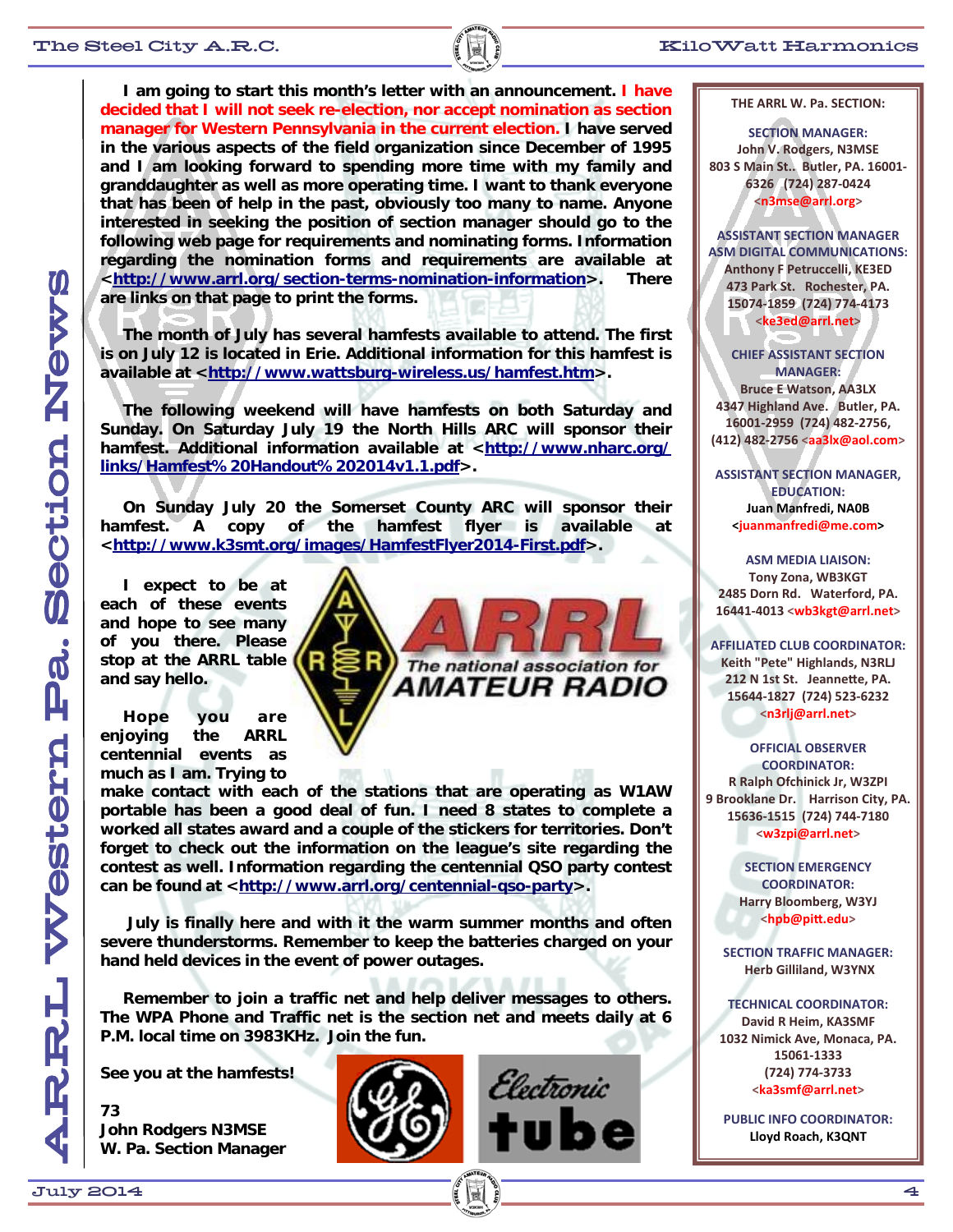#### $\mathbb K$ iloWatt Harmonics  $\|\cdot\|$  and  $\mathbb K$  and  $\mathbb T$ he Steel City A.R.C.

 **A signal on 8.971 kHz has spanned the Atlantic, from North Carolina to the UK. Running on the order of 150 µw effective radiated power, very low frequency (VLF) experimenter Dex McIntyre, W4DEX, transmitted signals on June 2 and 3 that were detected by Paul Nicholson, an SWL in the UK. Earlier this year, Nicholson detected McIntyre's WH2XBA/4 Experimental Service VLF signal on 29.501 kHz. McIntyre needed no FCC license to transmit on 8.971 kHz, since the Commission has not designated any allocations below 9 kHz -- dubbed "the Dreamers' Band."** 

 **"I'll probably make more transmissions on 8.9 kHz when there is no chance of thunderstorms," McIntyre told ARRL this week. "Then, maybe sliding down in frequency to see how low I can go for Paul to detect the signal." Right now, McIntyre said his priority is to complete a transverter for the other end of the spectrum -- 5.7 GHz. He's also working on a second 24 GHz system as a loaner, "so I'll have someone to work," he noted. "Sure is lonely here above UHF."** 

 **Nicholson used sophisticated digital signal processing (DSP) software to detect McIntyre's transmission. The distance was approximately 6194 km (approximately 3840 mi). Nicholson was able to detect the VLF signal during both daylight and nighttime paths.** 



 **On June 1 and into June 2, McIntyre transmitted a steady, GPS-locked carrier at 8.971.000 kHz. Between 0000 and 0600 UTC, Nicholson measured a carrier at that frequency in Todmorden, UK, with a field strength on the order of 15 nV/m. He combined the electrical and magnetic field receiver outputs to produce a unidirectional antenna response.** 

 **"This brought the signal up to a significant level," Nicholson reported. McIntyre's carrier also was visible during a daylight path in a 23 µHz bandwidth, he added.** 

 **Is a two-way sub-9 kHz contact in the offing? "A two-way, transatlantic contact would be a hundred times more amazing than just a simple signal detection," McIntyre told ARRL. "I seriously doubt I will ever have that receive capability. But not long ago I seriously doubted I would be the first to receive a transatlantic or New Zealand 137 kHz transmission. Going down in frequency has been as much fun as going higher. It's all RF."** 

 **A bill with bipartisan support has been introduced in the US House of Representatives that calls on the FCC to apply the "reasonable accommodation" three-part test of the PRB-1 federal pre-emption policy to private land-use restrictions. HR.4969, the "Amateur Radio Parity Act of 2014" was introduced on June 25 at the request of the ARRL, which worked with House staffers to draft the proposed legislation. The bill's sponsor is Rep Adam Kinzinger (R-IL). It has initial co-sponsorship from Rep Joe Courtney (D-CT). If the measure passes the 113th Congress, it would require the FCC, within 120 days of the Bill's passage, to amend the Part 97 Amateur Service rules to apply PRB-1 coverage to include homeowners' association regulations and deed restrictions, often referred to as covenants, conditions, and restrictions" (CC&Rs). Presently, PRB-1 only applies to state and local zoning laws and ordinances.** 

### **National News Briefs appear courtesy of and are ©2014, ARRL.**

 **The 11-page PRB-1 FCC Memorandum Opinion and Order is codified at Part 97.15(b) in the FCC Amateur Service rules, giving the regulation the same effect as a federal statute. In short, PRB-1 states that local governments cannot preclude Amateur Radio communications; they must "reasonably accommodate" amateur operations, and the state and local regulations must be the minimum practicable regulation to accomplish a legitimate governmental interest. Subject to those guidelines, municipalities may still establish regulations with respect to height, safety, and aesthetic concerns.** 

 **For 28 years, FCC regulations have "prohibited the application to Amateur Radio stations of state and local regulations that preclude or fail to reasonably accommodate Amateur Service communications," the bill points out, "or that do not constitute the minimum practicable regulation to accomplish a legitimate state or local purpose." Since PRB-1 was enacted, the FCC has said several times that it would prefer to have some guidance from Congress before extending the policy to private land-use regulations.** 

 **HR.4969 has been referred to the House Energy and Commerce Committee. Rep Greg Walden, W7EQI (R-OR), chairs that panel's Communications and Technology Subcommittee, which will consider the measure.**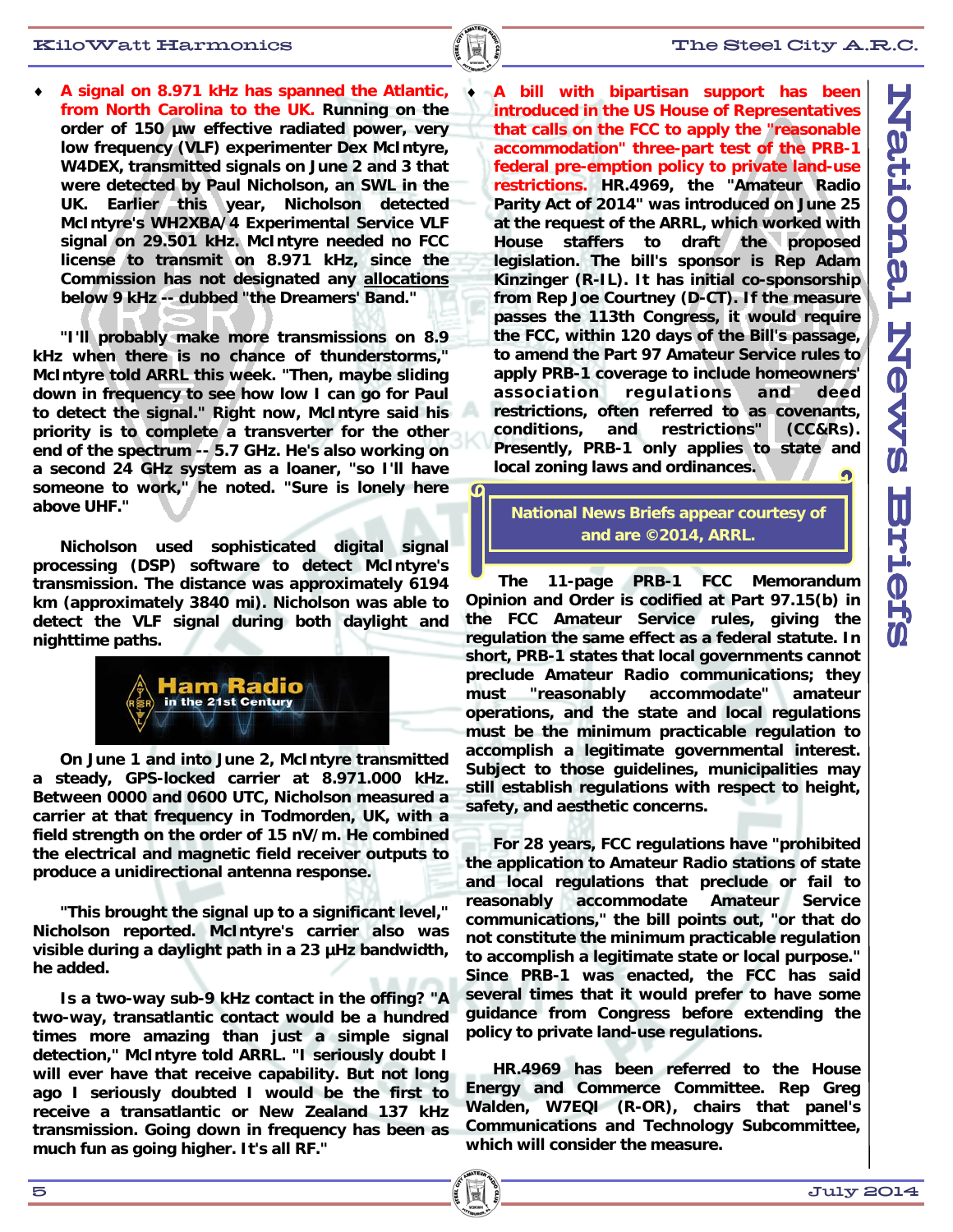- **REPUBLIC OF KOREA, HL. A large group of operators are QRV as 6M6M until July 31. Activity is also on 6 meters EME. QSL via HL2UVH.**
- **ANTARCTICA. Paride, IZ3SUS is QRV as IA/ IZ3SUS until November as part of the team that currently operates the station Dome Concordia, Dome C, in Eastern Antarctica. QSL direct to I1HYW.**
- **ANTARCTICA. Hector, LU6LGA is currently posted to the San Martin Base on Barry Island, IOTA AN-016, and is QRV as LU1ZD until March 2015. He is usually active on 80 and 10 meters. QSL via LU4DXU.**
- **MINAMI TORISHIMA, JD1. Take, JG8NQJ is QRV as JG8NQJ/JD1 until mid September. QSL to home call.**
- **SENEGAL, 6V. Heinz, DO3MY, will be active as 6V1W from Point des Almadies, Dakar, between the months July and September. Activity will be on the HF bands. QSL via his home callsign.**
- **TANZANIA, 5N. Flavio, IW2NEF, will be active as 5H1NE (pending) from Zanzibar Island (AF-032) between July 22nd and August 6th. Activity will be holiday style on the HF bands using SSB only. QSL via IK2DUW.**
- **CAYMAN ISLANDS, ZF. Members of the Cayman Amateur Radio Society will once again activate ZF1A during the IARU HF World Championship (July 12-13th). QSL via K6AM, direct by the Bureau or LoTW.**
- **TURKEY, TA. Lars, LB2TB plans to be QRV as TA4/LB2TB from July 1 to 29. QSL via operator's instructions.**
- **EUROPEAN RUSSIA, UA. Operators from Sergiev Posad are QRV using special event call sign R700SR until August 15 to commemorate the 700th birthday celebration and honor the memory of Sergius of Radonezh, a Russian Orthodox saint. Activity is on the HF bands and 2 meters using CW, SSB, digital modes, FM, JT65V EME and JT65A Tropo. QSL via RA3DUW.**
- **LAOS, XW. Larry, AG6OU will be QRV as XW6OU beginning July 1. Activity is on 20 meters. His length of stay is unknown. QSL via E21EIC.**
- **According to the AR-Cluster Network for the week of Sunday, 22nd-June, through Sunday, 29 -June there were 200 countries active. Countries available: 3A, 3B8, 3B9, 3D2, 3W, 4J, 4L, 4O, 4S, 4W, 4X, 5B, 5R, 5T, 5W, 5Z, 6Y, 7P, 7Q, 7X, 8P, 9A, 9H, 9J, 9K, 9M2, 9M6, 9V, 9Y, A3, A4, A5, A6, A7, A9, BV, BY, C3, C6, C9, CE, CE9, CM, CN, CP, CT, CT3, CU, CX, D2, D4, DL, DU, E4, E5/s, E6, E7, EA, EA6, EA8, EA9, EI, EK, ER, ES, EU, EX, EY, EZ, F, FG, FH, FJ, FK, FM, FO, FP, FR, FS, G, GD, GI, GJ, GM, GU, GW, HA, HB, HB0, HC, HH, HI, HK, HL, HP, HR, HS, HZ, I, IS, J2, J6, J8, JA, JD/o, JT, JW, JY, K, KG4, KH2, KH6, KL, KP2, KP4, LA, LU, LX, LY, LZ, OA, OD, OE, OH, OH0, OK, OM, ON, OX, OZ, P2, P4, PA, PJ2, PJ4, PJ7, PY, PZ, S0, S5, S7, SM, SP, ST, SV, SV5, SV9, T7, TA, TF, TG, TI, TJ, TK, TR, TY, TZ, UA, UA2, UA9, UK, UN, UR, V3, V4, V5, V7, V8, VE, VK, VP2E, VP5, VP6, VP8, VP9, VR, VU, XE, XU, XW, YA, YB, YI, YL, YN, YO, YS, YU, YV, Z3, Z8, ZA, ZB, ZC4, ZD7, ZD8, ZD9, ZF, ZL, ZP, ZS. PLEASE NOTE: The report "could" contain "Pirate/SLIM" operations or more likely a "BUSTED CALLSIGN". As always, you never know - "Work First Worry Later".**
- **PALAU, T8. Ken, BM2JCC/JP1RIW, will once again be active as T88KH from the "West Plaza Hotel by the Sea" (GRID PJ77FI) on Koror Island (OC-009) between July 9-13th. Activity will be on 80-6 meters, including the 17/12m and mostly on the High Band on SSB using 500w on HF and 100w on 6m. His antennas are: 80m Vertical, 40/30m DP, 20/15/10m 3 element Beam, 17/12m 2 element HB9CV and 6m 5 element Beam. QSL via BM2JCC.**
- **CORSICA, TK. TK14CC will be QRV from July 5 to 19, holiday style, on 80 to 6 meters, primarily on CW but with a little SSB and digital. He may go portable as well from some other sites on the island, as TK14CC/P from the rare JN43 grid, on 6 meters.**
- **GEORGIA, 4L. The National Association of Radioamateurs of Georgia, NARG, will be active in the IARU HF World Championship as 4L0G. Operators include 4L2M, 4L5C, 4L5DJ and 4L2IKA.**
- **CYPRUS, 5B. Tony, RT9T will be QRV as 5B4ALB from July 6 to 16. During the IARU HF World Championship he will join the P3N team. QSL 5B4ALB only direct via RT9T.**

**'News From The DX World' appears courtesy of and is ©2014, ARRL and OPDX/BARF80/KB8NW.**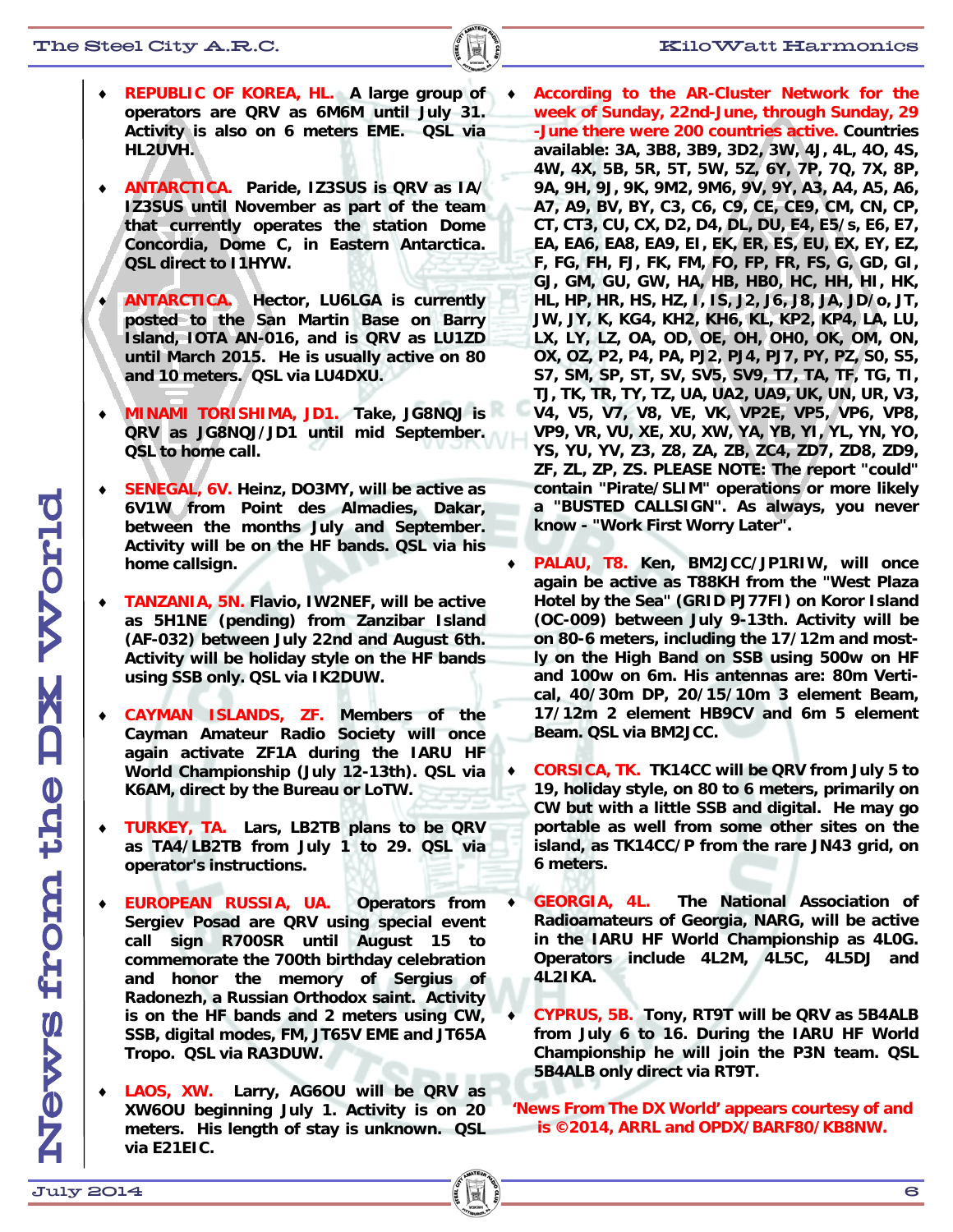

# **>>Local repeating events<<**

**NETS: (Set your 2M FM tone to 131.8 for all except QCWA which is 123.0.) Breezeshooters net: 28480KHz every Monday night @9:00PM local. Allegheny County ARES net: 147.090Mhz (+600KHz offset) every Wednesday night @ 9:00PM local. The back-up machine is the 146.730MHz (-600KHz offset) repeater. WACOM 2M Net: 145.490MHz (-600KHz offset) every Tuesday @8:30PM local. WACOM 10M net: 28340KHz every Tuesday @9:00PM local. WACOM YL Net: 146.790MHz (-600KHz offset) every Wednesday @7:30PM local. WACOM Elmer net: 146.790MHz (-600KHz offset) every Wednesday @8:00PM local. WASH 2M net: 146.955Mhz (-600KHz offset) every Sunday night @9:00PM local. WASH Digi Net, Wedsnesdays @ 9:30PM local, 146.955 repeater. Mode: MT63-2KL NHARC net: 147.090MHz (+600KHz offset) every Tuesday night @8:30PM local. QCWA Chapter 6: 147.030 (+600KHz offset) every Sunday morning @8:30AM local. Beaver County Public Service Net: 146.850MHz (-600KHz offset, tone 88.5) every Monday night @8:30PM local. LOCAL CLUB MEETINGS: SCARC: The third Tuesday of the month, 8:00PM @ the clubhouse. SCARC Social night: Every Wednesday, except the week of the business meeting,** 

**7:00PM or so @ the clubhouse. WASH: The second Thursday of every month, 7:00PM @ the Crossroads Ministries Church, 88 Walter Long Road, off Route 88, Finleyville, PA. WACOM: The first Thursday of every month, 7:30PM @ the Washington County Building, Room 103, 100 West Beau Street, Washington, PA. 15301. GPVHF Society: The first Monday of every month, 7:00PM @ the Salvation Army Disaster Services HQ, 820-825 Parish Street, Pittsburgh, PA. 15220. North Hills ARC: The second Wednesday of every month, 7:00PM @ the Parkwood United Presbyterian Church, 4289 Mt. Royal Blvd., Allison Park, PA. 15101. (NEW LOCATION.) Skyview: The first Tuesday of every month, 7:30PM @ the clubhouse, 2335 Turkey Ridge Road, New Kensington, PA. 15068. Beaver Valley ARA: The second Thursday of every month, 6:30PM @ the Beaver County Emergency Operations Center, 351 14th Street, Ambridge, PA. 15003.**

#### **MISCELLANEOUS:**

**WASH breakfast: Last Saturday of every month, 8:00AM @ Suzy B's, Route 910 @ Route 519 @ US 19, Canonsburg, PA. Beaver Valley ARA breakfast: Every Thursday, 10:30AM @ Rainaldi's Restaurant, 210 Fairview Drive, Center Township, PA. 15061. (724-774-1877) TRARC Hams & Eggs breakfast: 2nd Saturday of the month, Kings Family Restaurant, Route 48 & US Route 30, North Versailles. 9:00AM.** 

**Send any additions/corrections to: <KQ3DX@hotmail.com>.** 

## **NHARC-sponsored nets:**

**• Sundays at 7:30 p.m. - 147.090 - South-1 Dist. ARES Net • Sundays at 8:30 p.m. - 146.880 - NHARC Club Teen (Under 21) Net (Contact: Local EC) • Sundays at 9 p.m. - 147.090 - Pittsburgh Area Scanners Net** 

**(Contact: WA3FKG) • Wednesdays at 9 p.m. - 147.090 - Allegheny County Public Service Net (Contact: N3RDV)** 

**• Thursdays at 7 p.m. - 146.880 - Scout Net (Contact: N3ZX) • Thursdays at 8:30 p.m. - 50.50MHz - 6 Meter Net** 

**• Thursdays at 9:30 p.m. - 146.880 - Rail Fan Net (Contact: KB3HPC) • Saturdays at 9 p.m. - 146.880 - NHARC Elmer Net (Contact: N3BPB)** 

**• Every Day at 8 p.m. - 146.880 - Western PA 2m Traffic Net (Contact KA3BGC)** 

**• 1st & 3rd Wednesday of every month at 8:30 p.m. - 147.090 - Allegheny County Skywarn Net** 

> WI TH THESE WI TH EVENTS?>>> EVENTS?>>>



| <b>TOM</b>       | AA3CE                |                                                                                                    |
|------------------|----------------------|----------------------------------------------------------------------------------------------------|
| <b>DAVE</b>      | AA3EE                |                                                                                                    |
| <b>JAY</b>       | <b>AB3KD</b>         |                                                                                                    |
|                  |                      |                                                                                                    |
| <b>BOB</b>       | AD3Q                 |                                                                                                    |
| <b>JASON</b>     | AE3JM                |                                                                                                    |
|                  |                      |                                                                                                    |
| <b>MARK</b>      | AI 3J                |                                                                                                    |
| <b>STEW</b>      | <b>AK3J</b><br>DC3RJ |                                                                                                    |
| <b>JUERGEN</b>   |                      |                                                                                                    |
|                  |                      |                                                                                                    |
| <b>COLIN</b>     | <b>KOLIN</b>         |                                                                                                    |
| <b>BRI AN</b>    | K3BAK                |                                                                                                    |
|                  |                      |                                                                                                    |
| BI LL            | <b>K3RYA</b>         |                                                                                                    |
| <b>BRI AN</b>    | K5BPC                |                                                                                                    |
| <b>SUE</b>       | <b>KA3JKS</b>        |                                                                                                    |
|                  |                      |                                                                                                    |
| <b>DEAN</b>      | <b>KA3LIW</b>        |                                                                                                    |
| <b>LLOYD</b>     | <b>KA3MSE</b>        |                                                                                                    |
| <b>CHRIS</b>     | KA3PXQ               |                                                                                                    |
|                  |                      |                                                                                                    |
| <b>WALT</b>      | <b>KA3YNO</b>        |                                                                                                    |
| <b>TOM</b>       | <b>KB3CZX</b>        |                                                                                                    |
|                  |                      |                                                                                                    |
| <b>CAROL</b>     | <b>KB3GMN</b>        |                                                                                                    |
| <b>BOB</b>       | <b>KB3NZX</b>        |                                                                                                    |
| <b>JOYCE</b>     | <b>KB30R0</b>        |                                                                                                    |
|                  |                      |                                                                                                    |
| KEN              | <b>KB3REE</b>        |                                                                                                    |
| <b>JOHN</b>      | <b>KB3VHT</b>        |                                                                                                    |
| <b>RON</b>       | <b>KB3YYE</b>        |                                                                                                    |
|                  |                      |                                                                                                    |
| <b>GABE</b>      | KB3ZKC<br>KC3BYN     |                                                                                                    |
| <b>JEFF</b>      |                      |                                                                                                    |
|                  |                      |                                                                                                    |
| <b>JENNI FER</b> | <b>KF50Dl</b>        |                                                                                                    |
| <b>JAMES</b>     | KJ3D                 |                                                                                                    |
| <b>DOC</b>       | KT3L                 |                                                                                                    |
|                  |                      |                                                                                                    |
| <b>DELLA</b>     | N3DQ                 |                                                                                                    |
| <b>BILL</b>      | <b>N3DXE</b>         |                                                                                                    |
| <b>JOHN</b>      | <b>N3EQP</b>         |                                                                                                    |
|                  |                      |                                                                                                    |
| <b>BRUCE</b>     | <b>N3GHI</b>         |                                                                                                    |
| <b>GLORIA</b>    | N3GHO                |                                                                                                    |
|                  | <b>N3LL</b>          |                                                                                                    |
| <b>BOB</b>       |                      |                                                                                                    |
| LEE              | <b>N3SAF</b>         |                                                                                                    |
| RI CHI E         | <b>N3SBF</b>         |                                                                                                    |
|                  |                      |                                                                                                    |
| <b>CHUCK</b>     | N3UUZ                |                                                                                                    |
| <b>BILLY</b>     | <b>N3VEF</b>         |                                                                                                    |
| <b>GREG</b>      | NB <sub>3</sub> C    |                                                                                                    |
|                  |                      |                                                                                                    |
| <b>KEN</b>       | <b>NN3F</b>          |                                                                                                    |
| <b>BOB</b>       | <b>NU3Q</b>          |                                                                                                    |
| <b>DOUG</b>      | <b>W3HH</b>          |                                                                                                    |
|                  |                      |                                                                                                    |
| RI CH            | <b>W3RKT</b>         |                                                                                                    |
| <b>NATE</b>      | <b>W3SVJ</b>         |                                                                                                    |
|                  |                      |                                                                                                    |
| <b>TIM</b>       | W3WTW                |                                                                                                    |
| <b>ART</b>       | <b>WA3BKD</b>        |                                                                                                    |
| <b>JOE</b>       | <b>WA3FWA</b>        |                                                                                                    |
|                  |                      |                                                                                                    |
| <b>MIKE</b>      | <b>WA3PYU</b>        |                                                                                                    |
| <b>MEL</b>       | <b>WA3RVD</b>        |                                                                                                    |
| <b>KARL</b>      | <b>WA3VXJ</b>        |                                                                                                    |
|                  |                      |                                                                                                    |
| <b>BOB</b>       | <b>WA3YCU</b>        |                                                                                                    |
| <b>JOE</b>       | <b>WB3AGB</b>        |                                                                                                    |
|                  |                      |                                                                                                    |
| <b>DALE</b>      | <b>WB3CRC</b>        |                                                                                                    |
| <b>BOB</b>       | <b>WB3HDI</b>        |                                                                                                    |
| <b>RICH</b>      | <b>WB3JLK</b>        | .[1] Your call i isn1: Pere。and shocld be, 「emme know. <ko3dx@dohatmail:com></ko3dx@dohatmail:com> |
|                  |                      |                                                                                                    |
| <b>DAVI D</b>    | <b>WQ3T</b>          |                                                                                                    |
|                  |                      |                                                                                                    |

**July 12: NDMS drill, July 12-13: PVGP race at BeaveRun race complex, AKA PittRace, July 19-20: PVGP race at Schenley Park, July 19: NHARC hamfest, July 20: SCARC hamfest, July 19-20: CQWW VHF Contest.**

7 July 2014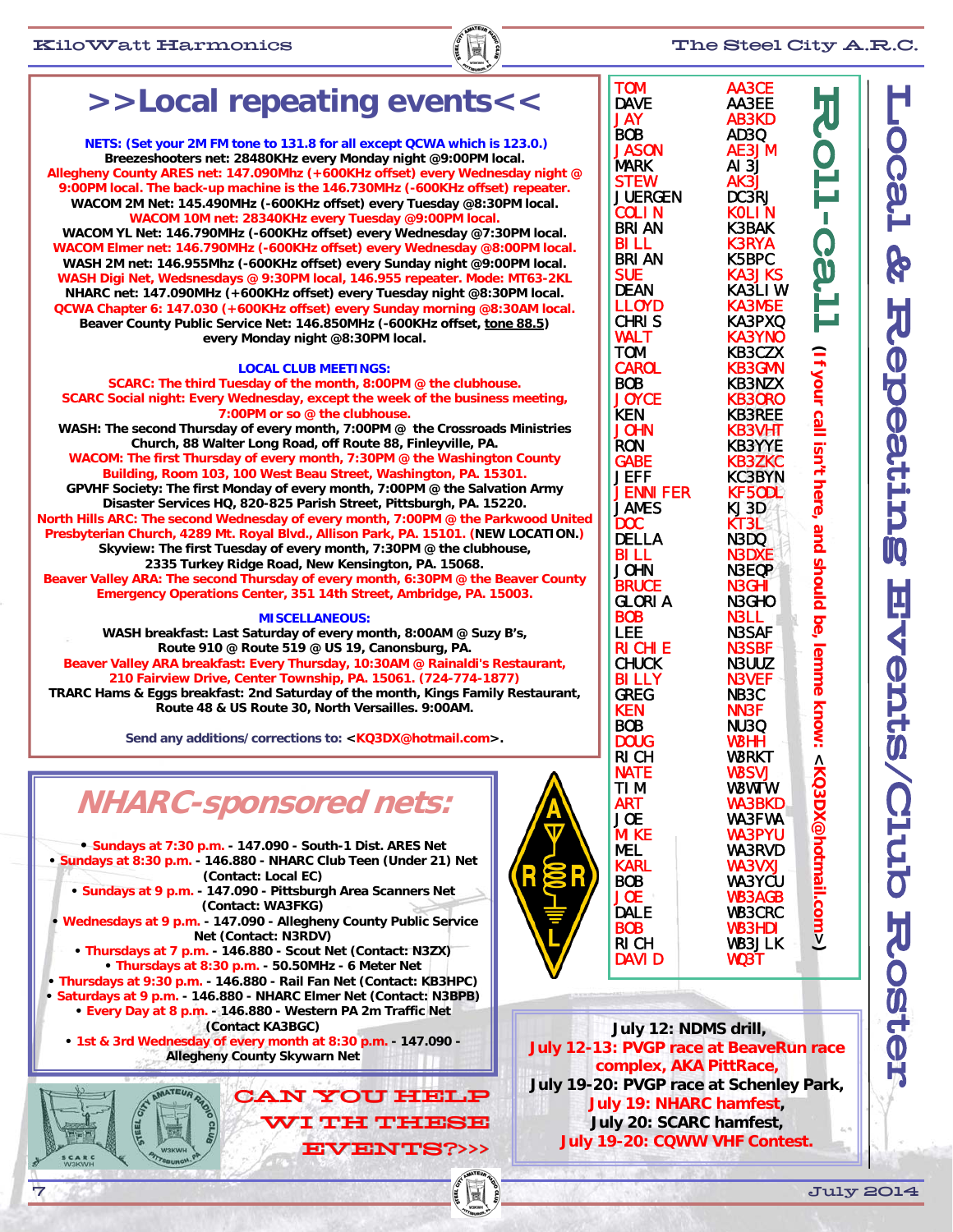

### **W. S. KELLIE, P.O. BOX 538 MONROVIA, LIBERIA, WEST AFRICA**

 **This card pictured at the left is the reason I became a ham. Well, mebbe not the card itself, but rather the concept that it represents.** 

 **When I was a kid, this is the exact image I had in my mind as to what ham radio was: Talking to someone in a far-off tropical land, in a grass shack, with a wire antenna strung between two palm trees. I don't know if it was the simplicity of being able to communicate using nothing more than a wire strung out a window, or if it was the ability to hear signals from exotic places all over the** 

**world that only existed on a map to me, but I knew as a 12 or 13 year old pimply-faced teenager that I wanted to be an Amateur Radio operator. I was an avid SWL'er for many years prior to that, and I got a big kick out of waking up to Radio Australia every school morning. I still get a thrill out of working guys in the Pacific, Asia, Antarctica, all kinds of places, some of which only hams or cartographers have ever heard of.** 

 **I mean, think about it; with Amateur Radio, you have the ability to be heard all over the world using just a few watts. Instantaneously. Right now. A live person on the other end of the circuit. Someplace tropical and exotic. Someplace cold and desolate. Someplace you may have never heard of, until now. No sending an E-Mail and waiting for an hour or two, or maybe a day for a response. It's not dependent on a fast Internet connection. It's live! The sky's the limit, no pun intended.** 

 **Out of all the DX QSL cards I have, this one is my favorite. It hits the nail right on the head as to why I'm a ham radio operator. The concept that this card represents is still as thrilling and meaningful to me today as it was those 30+ years ago. My model trains came and went, along with my comic books, but my ham radio interest endures to this day, still going strong. What's your story?** 

### **July is gonna be busy, busy July is gonna be busy, busy, BUSY!**

**July 12: NDMS drill, July 12-13: PVGP race at BeaveRun race complex, AKA PittRace, July 19-20: PVGP race at Schenley Park, July 19: NHARC hamfest, July 20: SCARC hamfest, July 19: IARU HF Championship, July 19-20: CQWW VHF Contest.** 

**Wanna volunteer for either or both of the PVGP race weekends? Ring Corky Bennett, N3MJP on (724) 217-5458.** 

**Wanna volunteer for the NDMS drill? E-Mail Lloyd Craft, KA3MSE on the SCARC reflector.** 

**BTW: I worked this gent years ago during Cycle 22 using my KD3JB call, probably late '80's or the very early '90's. RARELY did the Solar Flux drop below 200. Man, but the bands were hot then! I remember coming home from work at 11:30PM, and staying up until 6:00AM,** 

**workin' guys all over the world. 20M never closed, 15M was open past midnight local,** 

**and 10M was open past 10:00PM local. The bands would close to one part of the world, then open to another. Even working Europe on 160M was a breeze. DX nets abounded on 15, 20 and 40M. You chasers of DX, remember the Arabian Knights DX net, run by Zedan, JY5ZH? How about the Triple-Two DX Net, run by Jim Smith, VK9NS? How about the Snookie net on 15M, or the 20M version? Or the W7PHO Family Hour early in the morning on 20M, and the KD0JL 40M DX Net? There was** 

**ALWAYS something on from a rare locale worth working.**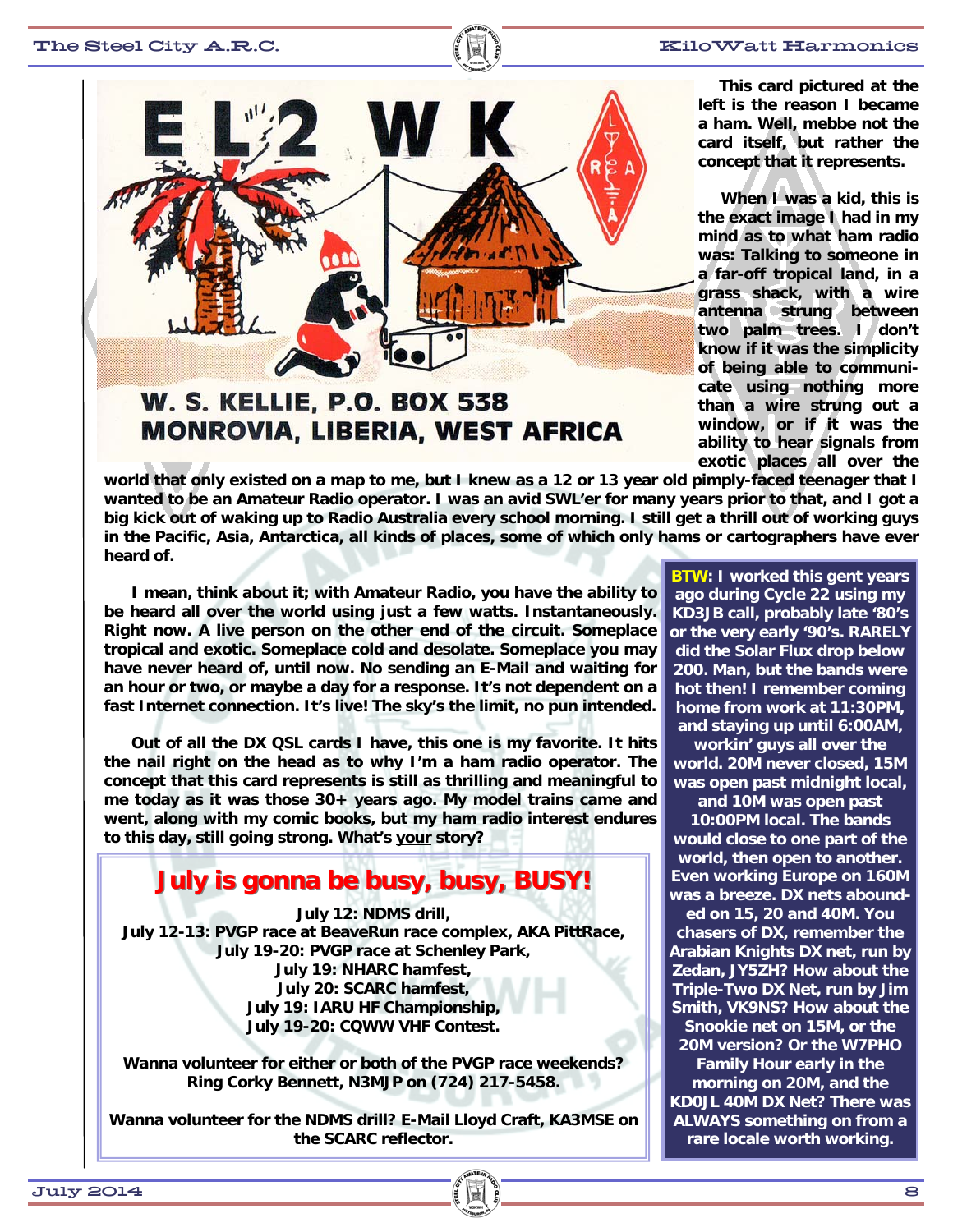# **July 2014 - August 2014**

**>>The Steel City A.R.C bi-monthly contest/event planner<<**

| <b>July 2014</b>                                                                                                                                                                                                                                | <b>July 2014</b>                                                                                                                                                                                                                                                                                                                                                                                                                                                                                                                                                                                                                                                                                                                          | <b>August 2014</b>                                                                                                                                                                                                                                                                                                                                | August 2014                                                                                                                                                                                                                       |
|-------------------------------------------------------------------------------------------------------------------------------------------------------------------------------------------------------------------------------------------------|-------------------------------------------------------------------------------------------------------------------------------------------------------------------------------------------------------------------------------------------------------------------------------------------------------------------------------------------------------------------------------------------------------------------------------------------------------------------------------------------------------------------------------------------------------------------------------------------------------------------------------------------------------------------------------------------------------------------------------------------|---------------------------------------------------------------------------------------------------------------------------------------------------------------------------------------------------------------------------------------------------------------------------------------------------------------------------------------------------|-----------------------------------------------------------------------------------------------------------------------------------------------------------------------------------------------------------------------------------|
| S M T W T F S<br>$3 \quad 4$<br>$5\phantom{.0}$<br>$\overline{2}$<br>$\mathbf{1}$<br>6<br>8<br>$9^{\circ}$<br>10 11 12<br>$\overline{7}$<br>13 14 15 16 17 18 19<br>20 21 22 23 24 25 26<br>27 28 29 30 31                                      | Tue<br>RAC Canada Day Contest<br>1<br>$\overline{2}$<br>Wed<br><b>SCARC Social Night</b><br>4<br>Fri<br><b>HAPPY BIRTHDAY USA!</b><br>4<br>Fri<br>MI QRP July 4th CW Sprint<br>5<br>Sat<br>MI QRP July 4th CW Sprint<br>5<br>Sat<br>Venezuelan Ind. Day Contest                                                                                                                                                                                                                                                                                                                                                                                                                                                                           | $\overline{2}$<br>Sat<br><b>ARRL August UHF Contest</b><br>$\sqrt{2}$<br>Sat<br><b>TARA Grid Dip Shindig</b><br>$\sqrt{2}$<br>10-10 Int'l. Summer Contest SSB<br>Sat<br>$\sqrt{2}$<br>Sat<br>European HF Championship<br>$\overline{2}$<br>Sat<br>North American QSO Party CW<br>3<br><b>ARRL August UHF Contest</b><br>Sun                       | S M T W<br>T F S<br>$\overline{2}$<br>7 8 9<br>$5^{\circ}$<br>3<br>- 6<br>4<br>10 11 12 13 14 15 16<br>17 18 19 20 21 22 23<br>24 25 26 27 28 29 30<br>31                                                                         |
| September 2014<br><b>S</b><br>M T W T F<br>S.<br>$2^{\circ}$<br>3 4 5 6<br>9 10 11 12 13<br>8<br>14 15 16 17 18 19 20<br>21 22 23 24 25 26 27<br>28 29 30                                                                                       | 5<br>Sat<br><b>DL-DX RTTY Contest</b><br>6<br>Sun<br>Venezuelan Ind. Day Contest<br>6<br>Sun<br><b>DL-DX RTTY Contest</b><br>6<br>Sun<br>DARC 10-Meter Digital Contest<br>9<br>Wed<br><b>SCARC Social Night</b><br>12<br>Sat<br><b>PVGP BeaveRun Race Weekend</b><br>12<br>Sat<br><b>IARU HF World Championship</b><br>12 Sat<br><b>FISTS Summer Sprint</b><br>13<br>Sun<br><b>PVGP BeaveRun Race Weekend</b><br>13 Sun<br><b>IARU HF World Championship</b><br>15<br>Tue<br><b>SCARC Business Meeting</b><br>17 Thu<br>NAQCC Straight Key/Bug Sprint<br>Sat<br><b>NHARC Hamfest</b><br>19<br>19<br>Sat<br><b>PVGP Schenley Park Race Weekend</b><br>Sat<br>19<br><b>CQ Worldwide VHF Contest</b><br>19<br>Sat<br><b>DMC RTTY Contest</b> | 3<br>Sun<br>10-10 Int'l. Summer Contest SSB<br>3<br>Sun<br>North American QSO Party CW<br>3<br>Sun<br><b>SARL HF Phone Contest</b><br>6<br>Wed<br><b>SCARC Social Night</b><br>9<br>Sat<br><b>WAE DX Contest CW</b><br>9<br>Sat<br>Maryland-DC QSO Party<br>Sun<br><b>WAE DX Contest CW</b><br>10 <sup>°</sup><br>10 Sun<br>Maryland-DC QSO Party | October 2014<br>S<br>T F S<br>M T W<br>$\overline{2}$<br>3 <sub>4</sub><br>9 10 11<br>-8<br>5<br>6<br>$\overline{7}$<br>12 <sup>2</sup><br>13 14 15 16 17 18<br>19 20 21 22 23 24 25<br>26 27 28 29 30 31                         |
| November 2014<br>S M T W T F S<br>3 4 5 6 7 8<br>10 11 12 13 14 15<br>$\overline{7}$<br>$\overline{2}$<br>9 <sup>°</sup><br>16 17 18 19 20 21 22<br>23 24 25 26 27 28 29<br>30                                                                  |                                                                                                                                                                                                                                                                                                                                                                                                                                                                                                                                                                                                                                                                                                                                           | <b>SCARC Social Night</b><br>13 Wed<br>13 Wed<br>NAQCC Straight Key/Bug Sprint<br>North American QSO Party SSB<br>16 Sat<br>16 Sat<br><b>SARTG WW RTTY Contest</b><br>16 Sat<br>ARRL 10 GHz and Up Contest<br>17 Sun<br>North American QSO Party SSB<br>17 Sun<br><b>SARTG WW RTTY Contest</b><br>17 Sun<br>ARRL 10 GHz and Up Contest            | December 2014<br>M T W T F S<br>S.<br>56<br>$\overline{2}$<br>3 <sup>2</sup><br>4 <sup>1</sup><br>9<br>10 11 12 13<br>$\overline{7}$<br>8<br>15 16 17 18 19 20<br>14<br>22 23 24 25 26 27<br>21 <sup>2</sup><br>28 29 30 31       |
| <b>January 2015</b><br>SMTWTF<br><b>S</b><br>$\frac{2}{9}$<br>3<br>$4\quad 5$<br>6<br>10<br>$\overline{7}$<br>8<br>11 12 13 14 15 16 17<br>18 19 20 21 22 23 24<br>25 26 27 28 29 30 31                                                         | Sat<br>19<br>North American QSO Party RTTY<br>20<br>Sun<br><b>PVGP Schenley Park Race Weekend</b><br>20<br>Sun<br><b>CQ Worldwide VHF Contest</b><br>20<br>Sun<br><b>Somerset ARC Hamfest</b><br>20<br>Sun<br><b>DMC RTTY Contest</b><br>20<br>Sun<br>North American QSO Party RTTY<br>23<br>Wed<br><b>SCARC Social Night</b><br>Sat<br>26<br><b>RSGB IOTA Contest</b>                                                                                                                                                                                                                                                                                                                                                                    | 19 Tue<br><b>SCARC Business Meeting</b><br>23 Sat<br>Hawaii QSO Party<br>23 Sat<br>Ohio QSO Party<br>24 Sun<br>Hawaii QSO Party<br>24 Sun<br>Ohio QSO Party<br>25 Mon<br>Hawaii QSO Party<br>27 Wed<br><b>SCARC Social Night</b><br>30 Sat<br><b>SCC RTTY Championship</b>                                                                        | February 2015<br><sub>S</sub><br>M T W T F S<br>2 3 4 5 6 7<br>10 11 12 13 14<br>9<br>8<br>15 16 17 18 19 20 21<br>22 23 24 25 26 27 28                                                                                           |
| <b>March 2015</b><br>S M T W T F<br>- S<br>$\overline{2}$<br>56<br>$\mathbf{1}$<br>3 <sup>2</sup><br>$\overline{4}$<br>$\overline{7}$<br>10 11 12 13 14<br>8<br>-9<br>15 <sup>15</sup><br>16 17 18 19 20 21<br>22 23 24 25 26 27 28<br>29 30 31 | 27<br>RSGB IOTA Contest<br>Sun<br>30<br>Wed<br><b>SCARC Social Night</b>                                                                                                                                                                                                                                                                                                                                                                                                                                                                                                                                                                                                                                                                  | 30 Sat<br>YO DX HF Contest<br>31 Sun<br><b>SCC RTTY Championship</b><br>31 Sun<br>YO DX HF Contest<br>31 Sun<br><b>SARL HF CW Contest</b>                                                                                                                                                                                                         | <b>April 2015</b><br>S M T W<br>T F S<br>$\overline{2}$<br>3 <sup>7</sup><br>$\overline{4}$<br>1<br>9 10 11<br>78<br>$5^{\circ}$<br>$6^{\circ}$<br>12 <sup>°</sup><br>13 14 15 16 17 18<br>19 20 21 22 23 24 25<br>26 27 28 29 30 |
| <b>May 2015</b><br>S M T W T F<br><sub>S</sub><br>$\overline{2}$<br>$\blacktriangleleft$<br>8<br>$\overline{7}$<br>9<br>5 <sup>1</sup><br>34<br>6<br>14 15 16<br>10 11 12 13<br>17 18 19 20 21 22 23<br>24 25 26 27 28 29 30<br>31              |                                                                                                                                                                                                                                                                                                                                                                                                                                                                                                                                                                                                                                                                                                                                           |                                                                                                                                                                                                                                                                                                                                                   | <b>June 2015</b><br>S M T W T F S<br>56<br>$\overline{2}$<br>3<br>$\sim$ 4<br>9 10 11 12 13<br>$7^{\circ}$<br>8<br>15 16 17 18 19 20<br>14<br>21 22 23 24 25 26 27<br>28 29 30                                                    |